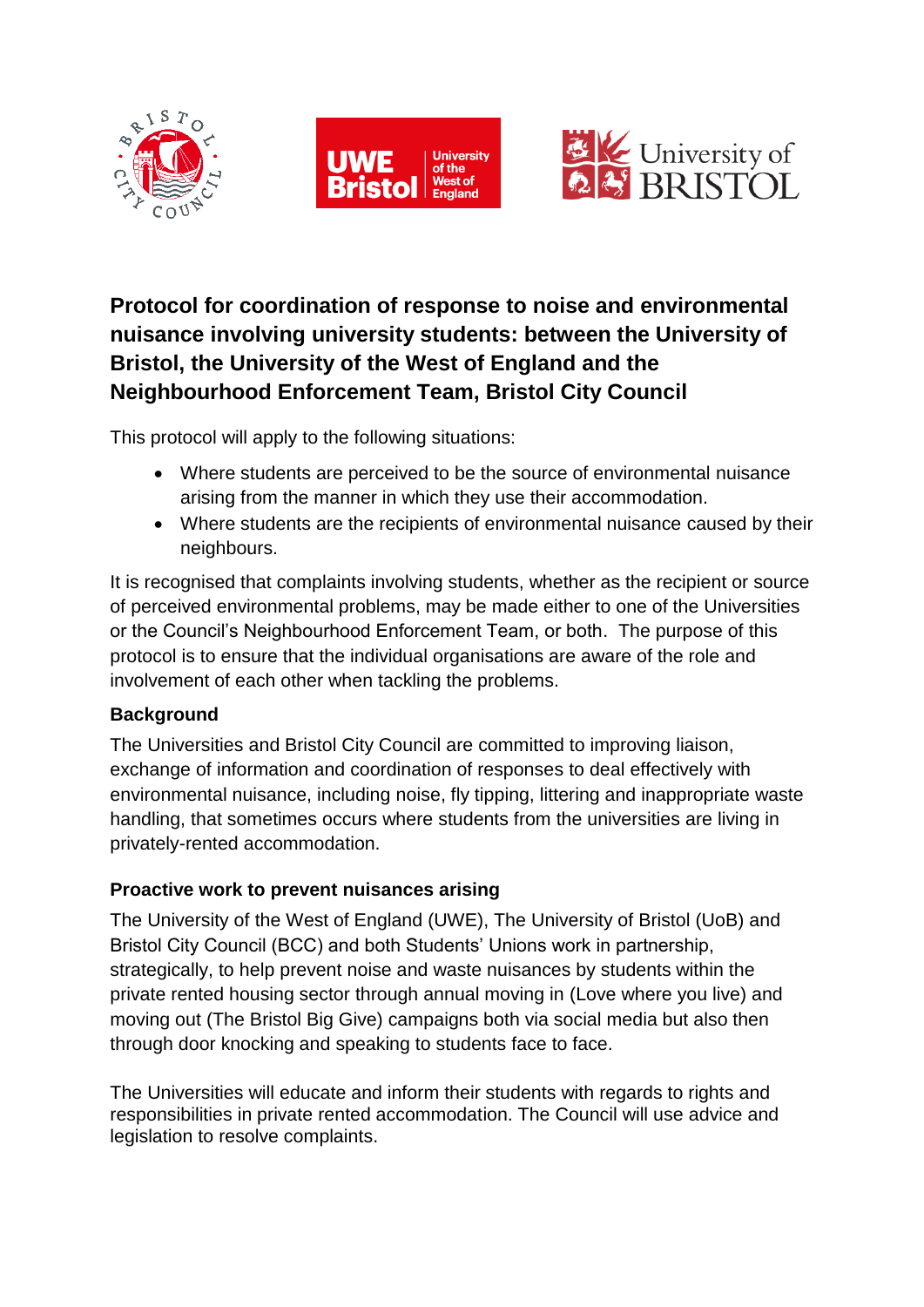### **Data Protection**

It is also acknowledged that information held by each organisation will be subject to data protection requirements and understood that personal information will only be shared where there is agreement of all appropriate parties and specified legislative provisions apply.

The Data Protection Acts 1998 and 2018 and the Police and Criminal Justice Data Protection Directive (2012/0010) provide for the processing of personal data for the prevention or detection of crime or the apprehension or prosecution of offenders. Disclosures of personal data may also be made in connection with legal proceedings or prospective legal proceedings. Any disclosures of personal data will be made under relevant applicable legislative provisions.

# **Complaints made to the Neighbourhood Enforcement Team**

The Neighbourhood Enforcement Team includes duties that previously came under the City Council's Pollution Control and Street Scene Enforcement Teams.

This Team has long established procedures to deal with environmental nuisance (including noise problems). It has a duty to investigate complaints and enforces environmental protection legislation which may be applied with regard to complaints involving students, whether as the source or recipient of the environmental nuisance.

## **Students as the source of noise and environmental nuisance**

The Neighbourhood Enforcement Team will:

- Contact Community Liaison teams to advise that complaints have been received about alleged students at that address. Seek confirmation of student status.
- Send letters with supporting information to the named students if known, or to the occupiers of the property if unable to determine individual identities.
- Notify the University again where noise or other environmental nuisance is established and notices have been served.
- Formally ask the University under the relevant section of data protection or law enforcement legislation to provide the names of the students at a particular address for the purpose of serving notices where noise or other environmental nuisance is established and the Neighbourhood Enforcement Team has not established their names.
- Follow its investigation procedures where further complaints are received.

At all stages of investigation provide advice and guidance to students about noise and other environmental nuisance.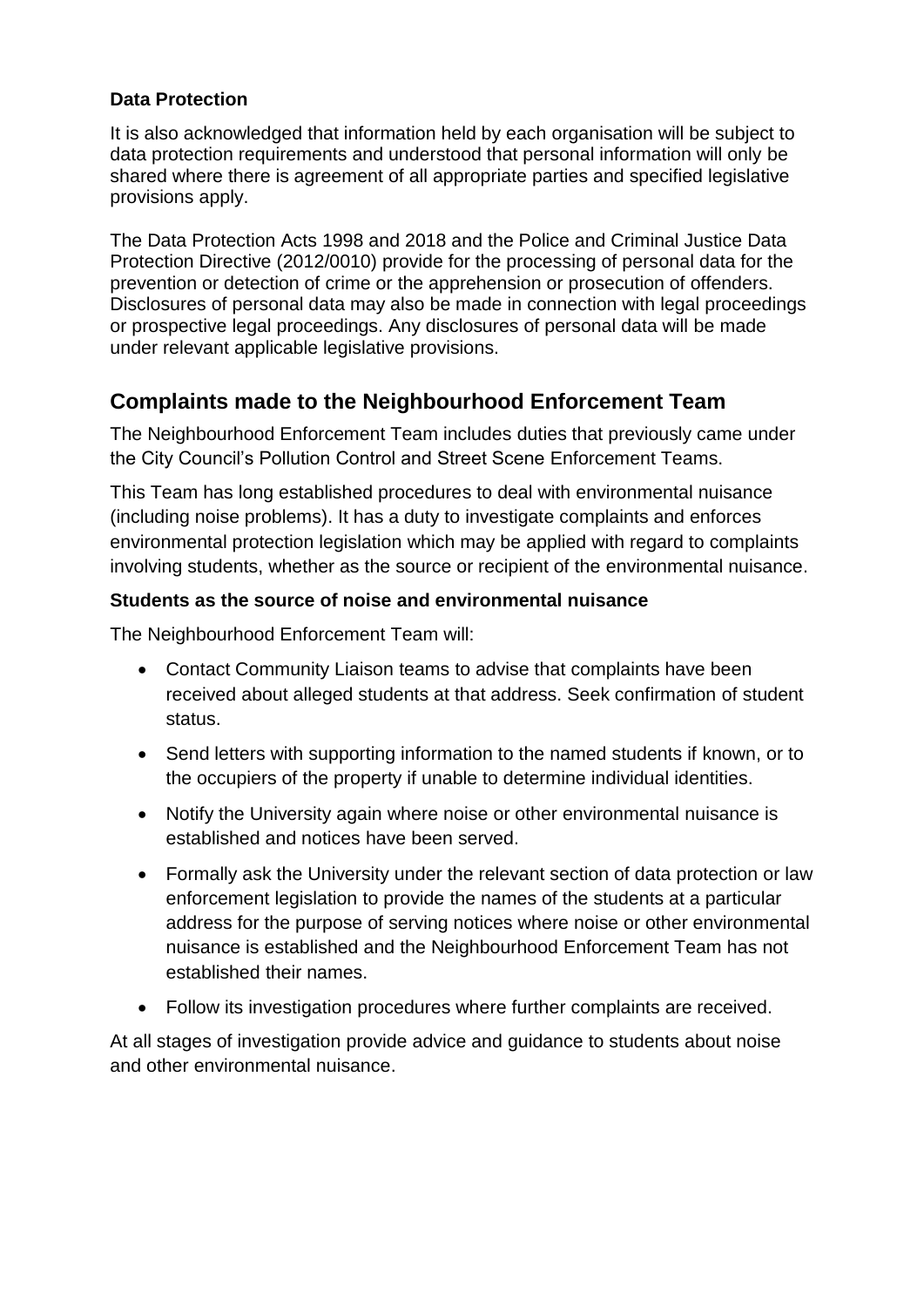## **Students as the recipient of noise and environmental nuisance**

The Neighbourhood Enforcement Team will:

- Provide advice and guidance to students who may be affected by noise and other environmental nuisance and explain how the Council can assist in resolving such complaints.
- Where the complaint relates to the use of a particular address endeavour to establish the names of the occupiers at the particular address.
- Send letters with supporting information to the named individuals at that address, if known, or to the occupiers of the property if unable to determine individual identities.
- Follow its investigation procedures where further complaints are received.
- Keep the students advised about progress with the investigation.
- Refer students to the relevant Community Liaison Team to provide signposting to the University's support and wellbeing services.

## **Complaints made to the Universities**

## **Students as the source of noise and environmental nuisance**

The Universities will:

- Follow their complaints/disciplinary procedures to assess all complaints received about student behaviour in the community.
- Contact those students about whom a complaint has been made and inform them of their responsibilities.
- Respect the confidentiality of complainants whether long term local residents or other students.
- Encourage complainants who are reporting **ongoing** noise, or where accusations are disputed, to raise a complaint with Neighbourhood Enforcement Team, who are the relevant legal authorities to deal with such incidents. The Universities does not have legal powers to resolve noise issues or disputes.
- Encourage complainants who are reporting **ongoing** waste and recycling mismanagement to raise a complaint with Bristol Waste Company via the Community Engagement Team. This can be referred on to Neighbourhood Enforcement if deemed necessary.
- Encourage residents who have been made aware of a planned party that they feel will cause unacceptable disturbance to report in advance to Neighbourhood Enforcement - [neighbourhood.enforcement@bristol.gov.uk.](mailto:neighbourhood.enforcement@bristol.gov.uk) They can provide advice to the students and plan support on the night.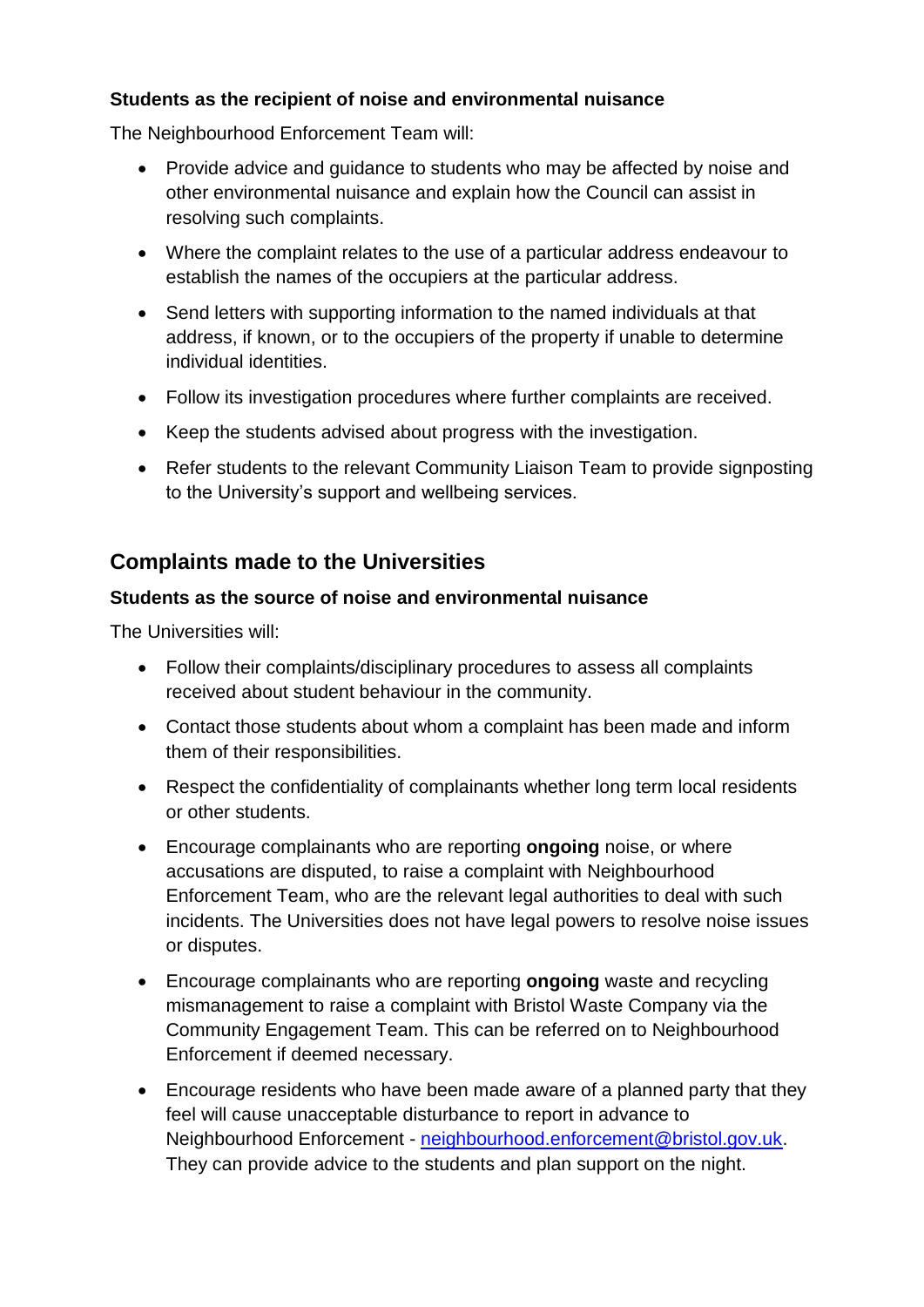• Provide names of the students to the Neighbourhood Enforcement Team at its request, but only when evidence of an environmental nuisance has been established and notices are to be served.

### **Students as the recipient of noise and environmental nuisance**

The Universities will:

- Provide advice and support to their students who are experiencing noise nuisance problems and encourage them to raise a complaint with Neighbourhood Enforcement Team.
- Provide advice and guidance to their students who are experiencing waste and recycling problems and encourage them to report [fly tipping](https://www.bristol.gov.uk/streets-travel/flytipping) or seek support from Bristol Waste Company.
- Refer complaints and additional details to the Neighbourhood Enforcement Team where this is requested.

#### **Additional measures**

The Universities and the Neighbourhood Enforcement Team may, where appropriate, carry out joint visits to student premises about which complaints have been made.

Joint proactive and advisory visits may also be made to premises where there has been a history of complaints about previous students.

Appropriate representatives of the Universities and the City Council's Neighbourhood Enforcement Team agree to meet once per academic term.:

- To review this agreement to ensure continuing effective liaison,
- To review statistics which will inform targeted working practices, and to consider any additional arrangements to support its aims.

Patsy Mellor Simon Bray Chris Abbott

PHelle

vay

Director Communities Director of Residential and Hospitality Services

Director of Estates and **Facilities** 

Bristol City Council University of Bristol University of the West of England

08/05/2018 10/04/2018 28/06/2018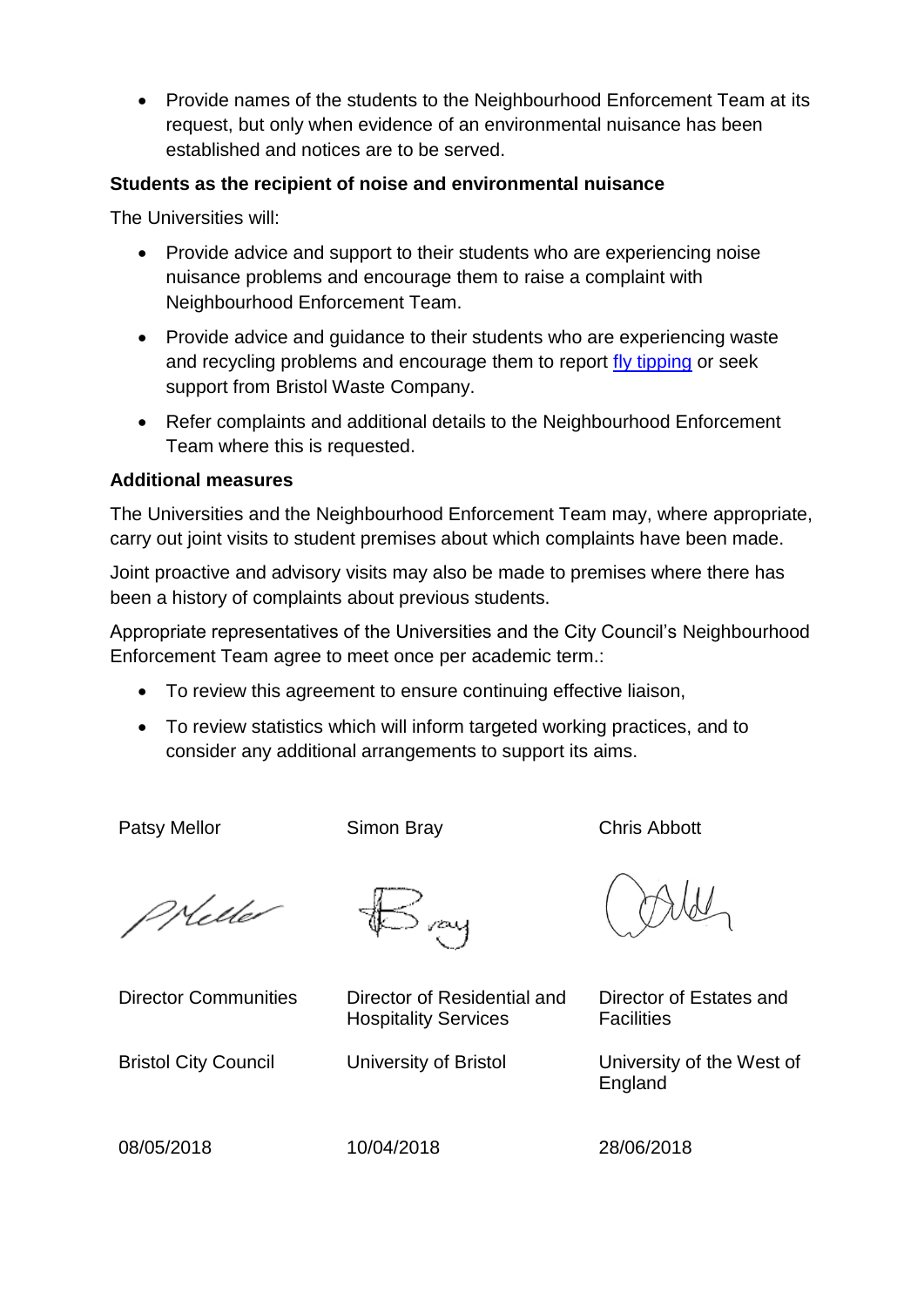## **Relevant contact details:**

#### **Bristol City Council,**

Neighbourhood Enforcement Team Bristol City Council, (100TS), PO Box 3176, Bristol BS3 9FS Email: [neighbourhood.enforcement@bristol.gov.uk](mailto:neighbourhood.enforcement@bristol.gov.uk) Tel: (0117) 922 2500 – Noise Tel: (0117) 922 2100 – Waste

#### **University of Bristol**

Joni Lloyd Community Liaison Officer The Hawthorns, Woodland Road, Bristol BS8 1UQ Email: [community-living@bristol.ac.uk](mailto:community-living@bristol.ac.uk) Tel: (0117) 954 6640

#### **University of the West of England**

Nigel England Community Liaison Manager UWE, Frenchay Campus, North Avon House, Coldharbour Lane, Bristol BS16 1QY Email: [community@uwe.ac.uk](mailto:community@uwe.ac.uk) Tel: (0117) 328 1366

## **Useful links**

[Report noise complaint](https://www.bristol.gov.uk/pests-pollution-noise-food/noise) Telephone: 0117 922 2500 Online: [https://www.bristol.gov.uk/en\\_US/pests-pollution-noise-food/noise](https://www.bristol.gov.uk/en_US/pests-pollution-noise-food/noise)

[Report fly tipping](https://www.bristol.gov.uk/streets-travel/flytipping) Telephone: 0117 922 2100 Online: [https://www.bristol.gov.uk/en\\_US/streets-travel/report-flytipping](https://www.bristol.gov.uk/en_US/streets-travel/report-flytipping)

[Waste and recycling information](https://www.bristol.gov.uk/bins-recycling) Telephone: 0117 922 2100 <http://www.bristolwastecompany.co.uk/about/community-engagement-team/>